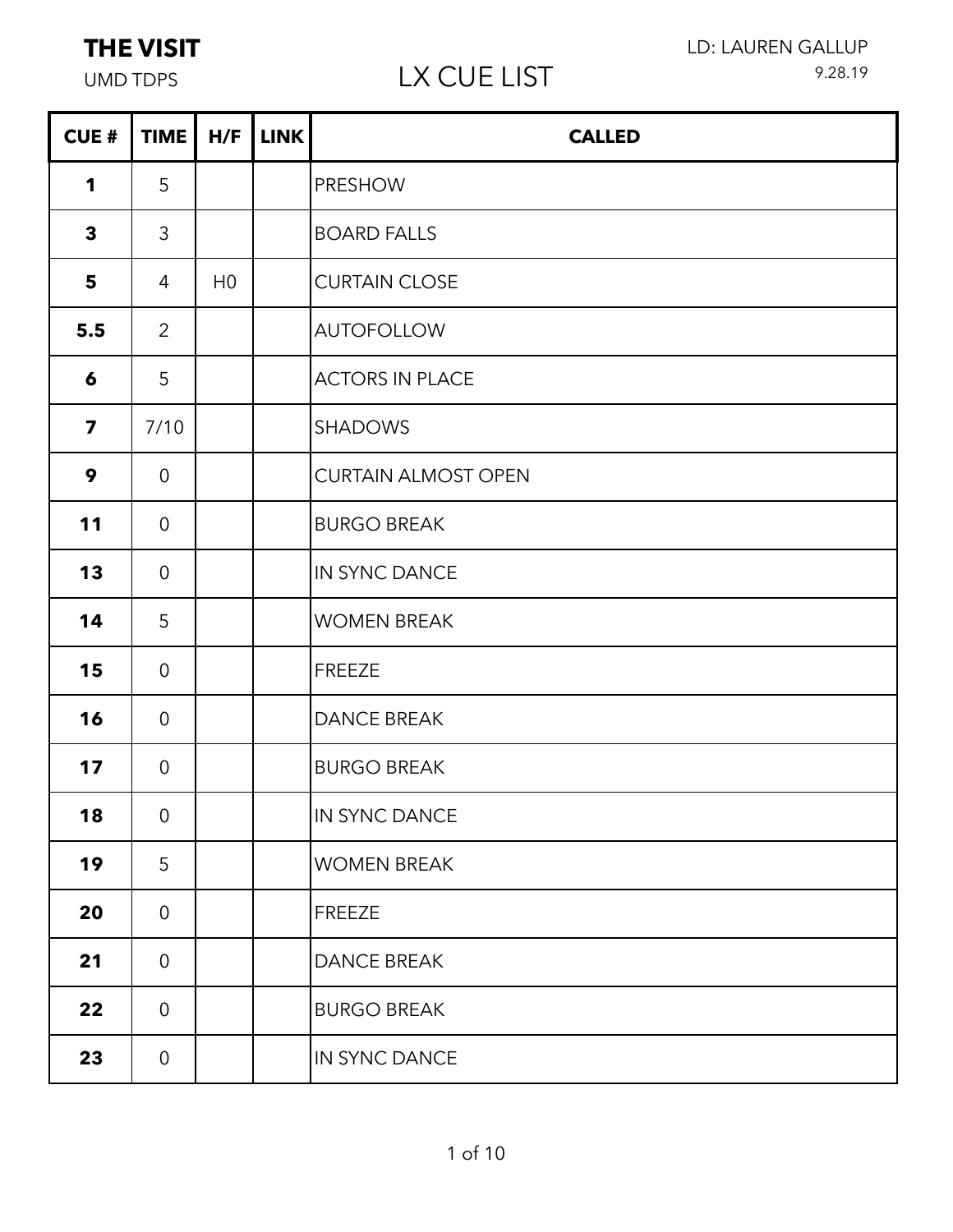| <b>CUE#</b> | <b>TIME</b>    | H/F              | <b>LINK</b> | <b>CALLED</b>          |
|-------------|----------------|------------------|-------------|------------------------|
| 24          | $\overline{2}$ |                  |             | <b>WOMEN BREAK</b>     |
| 25          | $\overline{0}$ |                  |             | <b>FREEZE</b>          |
| 26          | $\overline{0}$ |                  |             | <b>DANCE BREAK</b>     |
| 27          | $\overline{2}$ |                  |             | TRUMPET SOLO           |
| 28          | $\mathfrak{Z}$ |                  |             | <b>CURTAIN CLOSES</b>  |
| 30          | $\overline{0}$ | H <sub>0.3</sub> |             | END OF SONG            |
| 30.1        | 5              |                  |             | <b>AUTOFOLLOW</b>      |
| 33          | 3              |                  |             | <b>TRAIN SFX</b>       |
| 39          | $\overline{4}$ |                  |             | <b>CURTAIN OPEN</b>    |
| 42          | 5              |                  |             | <b>BURGO ENT</b>       |
| 45          | $\overline{0}$ |                  |             | <b>BATHROOM REVEAL</b> |
| 48          | 0.2/2          |                  |             | <b>RESTORE</b>         |
| 54          | $\overline{7}$ |                  |             | "I CAN STILL"          |
| 57          | 5 <sup>5</sup> |                  |             | <b>SCHILL X US</b>     |
| 60          | 17             |                  |             | "NOT HER TRAIN"        |
| 66          | [2]7/7         |                  |             | <b>TRAIN SFX</b>       |
| 68          | $\overline{0}$ |                  |             | "IT STOPPED"           |
| 69          | $\overline{0}$ |                  |             | W/CO <sub>2</sub>      |
| 72          | 0.2            | H <sub>0</sub>   |             | CO <sub>2</sub> FALLS  |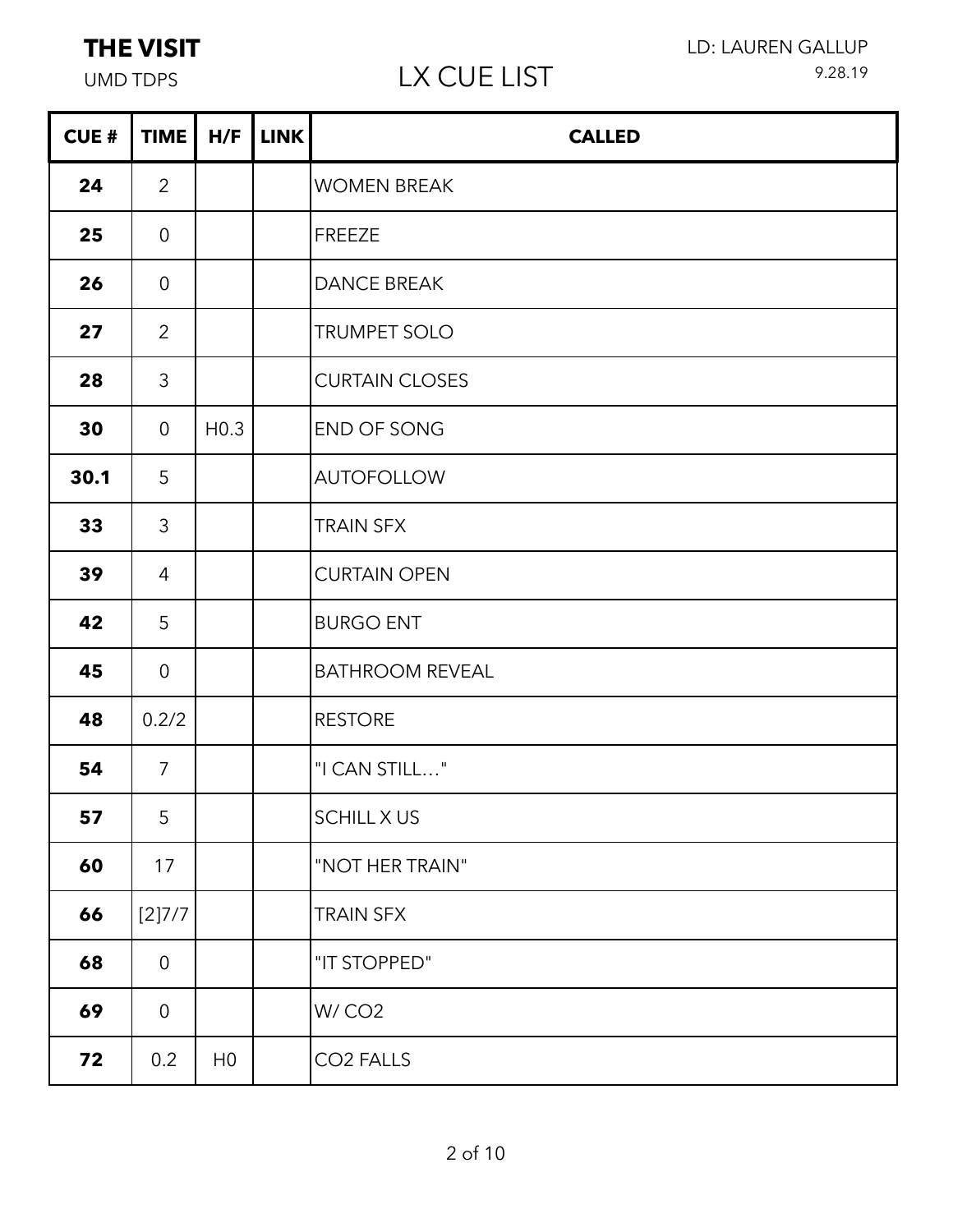# UMD TDPS LX CUE LIST

÷

| <b>CUE#</b> | TIME           | H/F            | <b>LINK</b> | <b>CALLED</b>             |
|-------------|----------------|----------------|-------------|---------------------------|
| 73.5        | $\mathbf{1}$   |                |             | <b>AUTOFOLLOW</b>         |
| 75          | 5              |                |             | <b>CONDUCTIOR ENT</b>     |
| 78          | 10             | H <sub>0</sub> |             | <b>STATION MASTER ENT</b> |
| 78.1        |                |                |             | <b>AUTOFOLLOW</b>         |
| 81          | 5              |                |             | "THIS IS GULLEN"          |
| 84          |                |                |             | "CLAIRE!"                 |
| 87          | 3              |                |             | <b>CONDUCTOR SPEAKS</b>   |
| 90          | 5              |                |             | <b>STATION MASTER EXT</b> |
| 93          | 5              |                |             | <b>MAYOR SPEECH</b>       |
| 96          | 3.5            |                |             | <b>RESTORE</b>            |
| 99          | 3              |                |             | ANTON X TO CLARA CENT.    |
| 102         | 5              |                |             | CENT. UP FOR PEDRO        |
| 108         | 3              |                |             | <b>CHOIR SINGS</b>        |
| 111         | $\mathbf{1}$   |                |             | RESTORE/CLARA ACROSS      |
| 114         | $\mathfrak{Z}$ |                |             | POLICE ENT                |
| 117         | 3              |                |             | <b>CLARA X CENT</b>       |
| 120         | 5              |                |             | PASTOR ENT                |
| 123         |                |                |             | I WOULD LIKE TO SEE       |
| 126         | $\overline{2}$ |                |             | MIKE AND MAX              |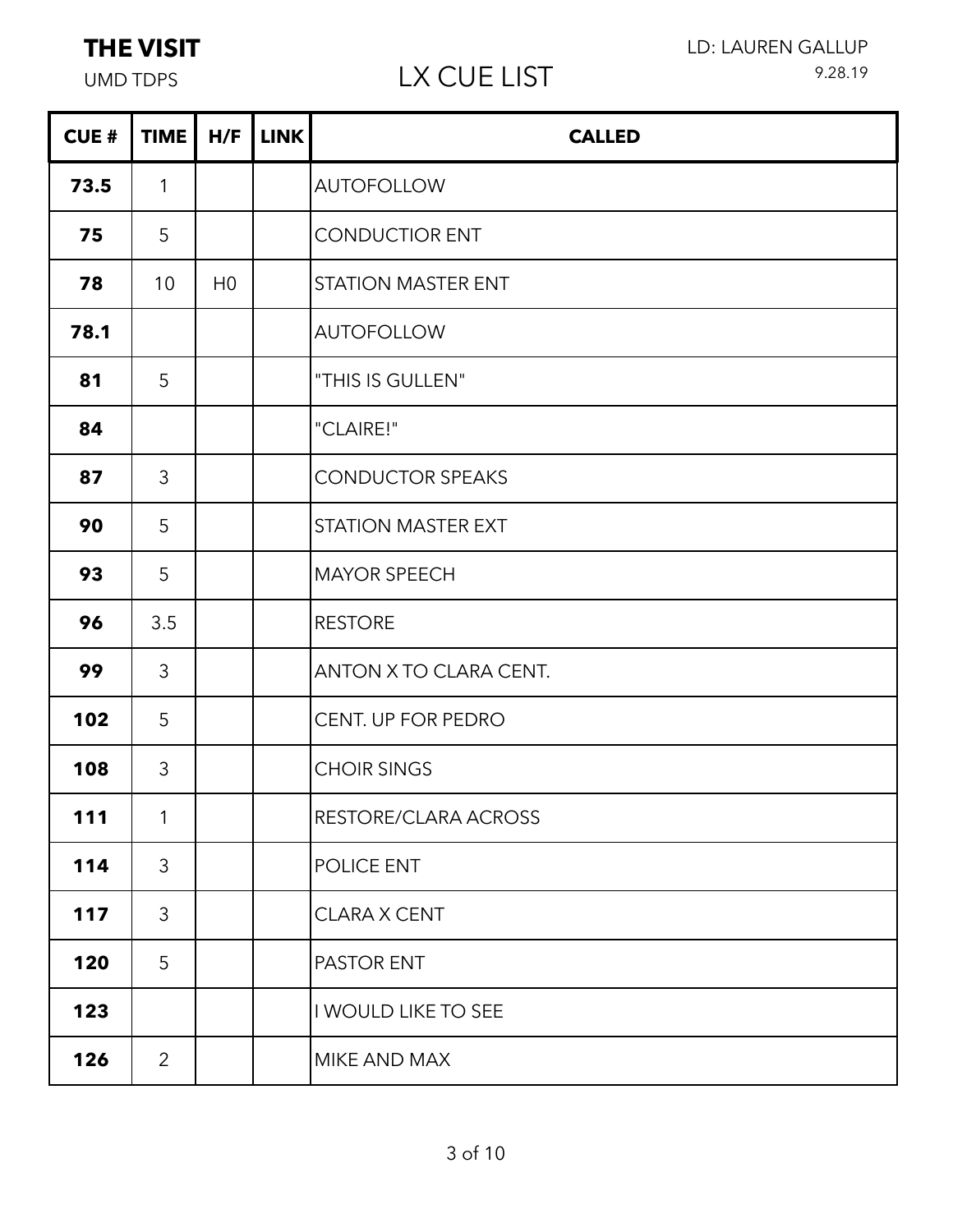| <b>CUE#</b> | <b>TIME</b>    | H/F | <b>LINK</b> | <b>CALLED</b>               |
|-------------|----------------|-----|-------------|-----------------------------|
| 132         | 10             |     |             | <b>BLIND MEN ENT</b>        |
| 135         | $\overline{0}$ |     |             | POLKA TRANSITION            |
| 138         | $\overline{0}$ |     |             | <b>GOLDEN APOSTLE</b>       |
| 153         |                |     |             | <b>GOLDEN APOSTLE</b>       |
| 159         | 0.2            |     |             | <b>TOAST</b>                |
| 162         | $\mathbf{1}$   |     |             | END OF SCENE                |
| 165         | $\overline{7}$ |     |             | <b>TOP OF DANCE</b>         |
| 175         | $\overline{7}$ |     |             | <b>DANCERS GRAB CLOTHES</b> |
| 177         | 8              |     |             | <b>DANCERS EXIT</b>         |
| 179         | 10             |     |             | <b>FOREST</b>               |
| 182         | 20             |     |             | <b>FOREST FILL</b>          |
| 185         |                |     |             | <b>REALIZATION</b>          |
| 191         | 3              |     |             | PEDRO ENT                   |
| 194         | $\overline{0}$ | H4  |             | A PIKE!                     |
| 194.5       | $\overline{7}$ |     |             | <b>TRANSITION</b>           |
| 197         | $\overline{2}$ |     |             | <b>GA FILL</b>              |
| 200         | 5              |     |             | PROMISED US A BILLION       |
| 203         | 5              |     |             | TABLE IN PLACE              |
| 205         | 5              |     |             | SPEECH                      |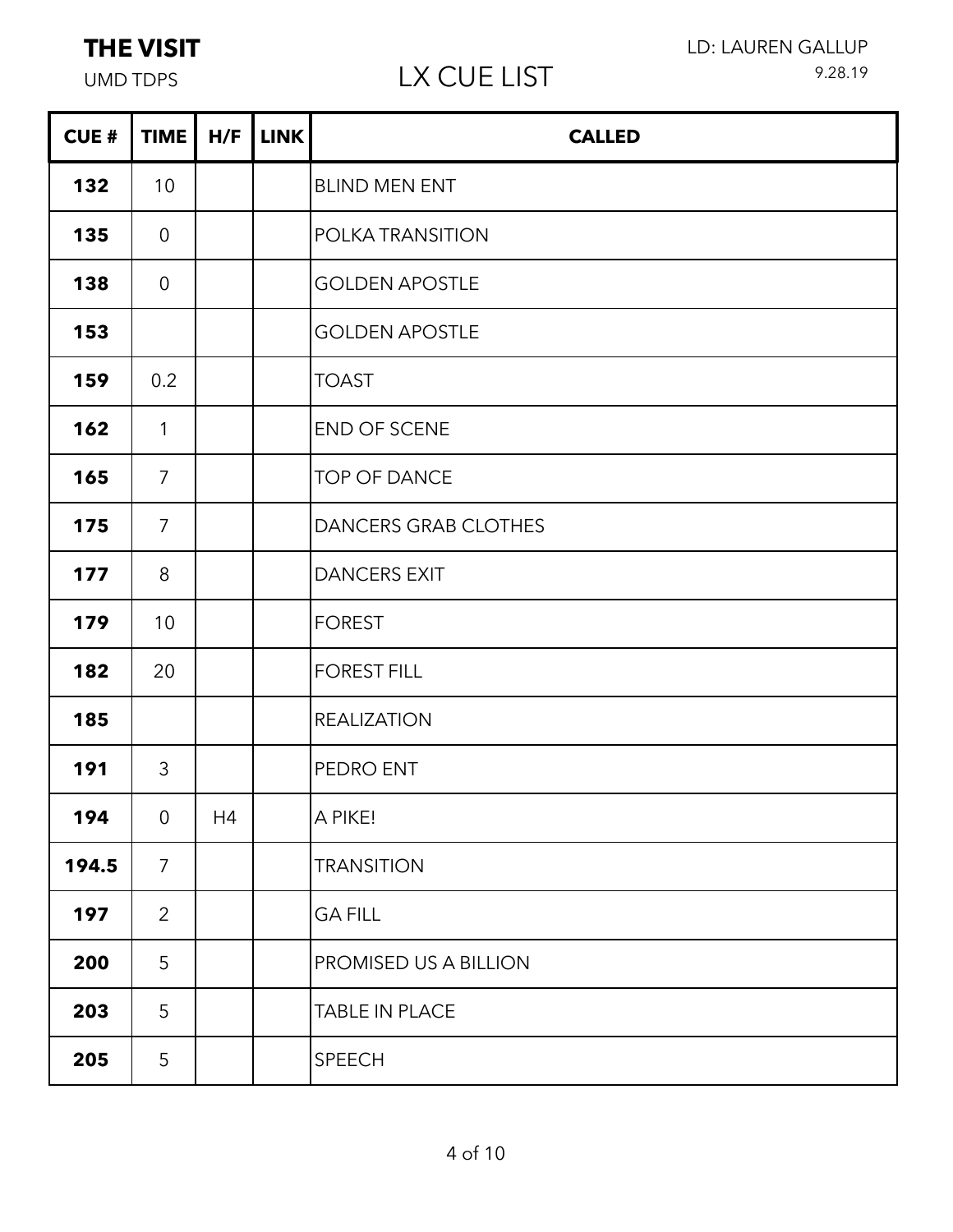# UMD TDPS LX CUE LIST

| <b>CUE#</b> | <b>TIME</b>    | H/F            | <b>LINK</b> | <b>CALLED</b>                       |
|-------------|----------------|----------------|-------------|-------------------------------------|
| 207         | $\overline{2}$ |                |             | END OF SPEECH                       |
| 210         | 5              |                |             | <b>CLAIRE SPEECH</b>                |
| 213         | $\overline{0}$ |                |             | <b>CHEERS</b>                       |
| 215         | 5              |                |             | <b>QUIET!</b>                       |
| 218         |                |                |             | I WILL TELL YOU                     |
| 223         | 3              |                |             | <b>BOBBY X DS</b>                   |
| 225         | 6              |                |             | <b>DEMAND</b>                       |
| 228         | 3              | H <sub>0</sub> |             | <b>TOP OF NEVER</b>                 |
| 228.1       | $\overline{0}$ | H <sub>0</sub> |             | <b>AUTOFOLLOW</b>                   |
| 228.2       | 5              |                |             | <b>AUTOFOLLOW</b>                   |
| 231         | 0.2            |                |             | <b>CLAIRE TURNS DS</b>              |
| 232         | $\overline{0}$ | H9.85          |             | <b>BLACKOUT</b>                     |
| 237         | $\overline{0}$ | H <sub>5</sub> |             | STUDENT/GUITAR RIFF                 |
| 238         | 5              |                |             | <b>AUTOFOLLOW</b>                   |
| 240         | $\mathcal{S}$  |                |             | <b>CURTAIN OPEN AT INTERMISSION</b> |
| 243         | 3              |                |             | <b>HOUSE HALF</b>                   |
| 250         | $\overline{0}$ |                |             | <b>FAMILY SET IN SHOP</b>           |
| 253         | $\overline{2}$ |                |             | "I'LL HAVE THE GREEN"               |
| 256         | 5              |                |             | <b>WOMEN ENTER</b>                  |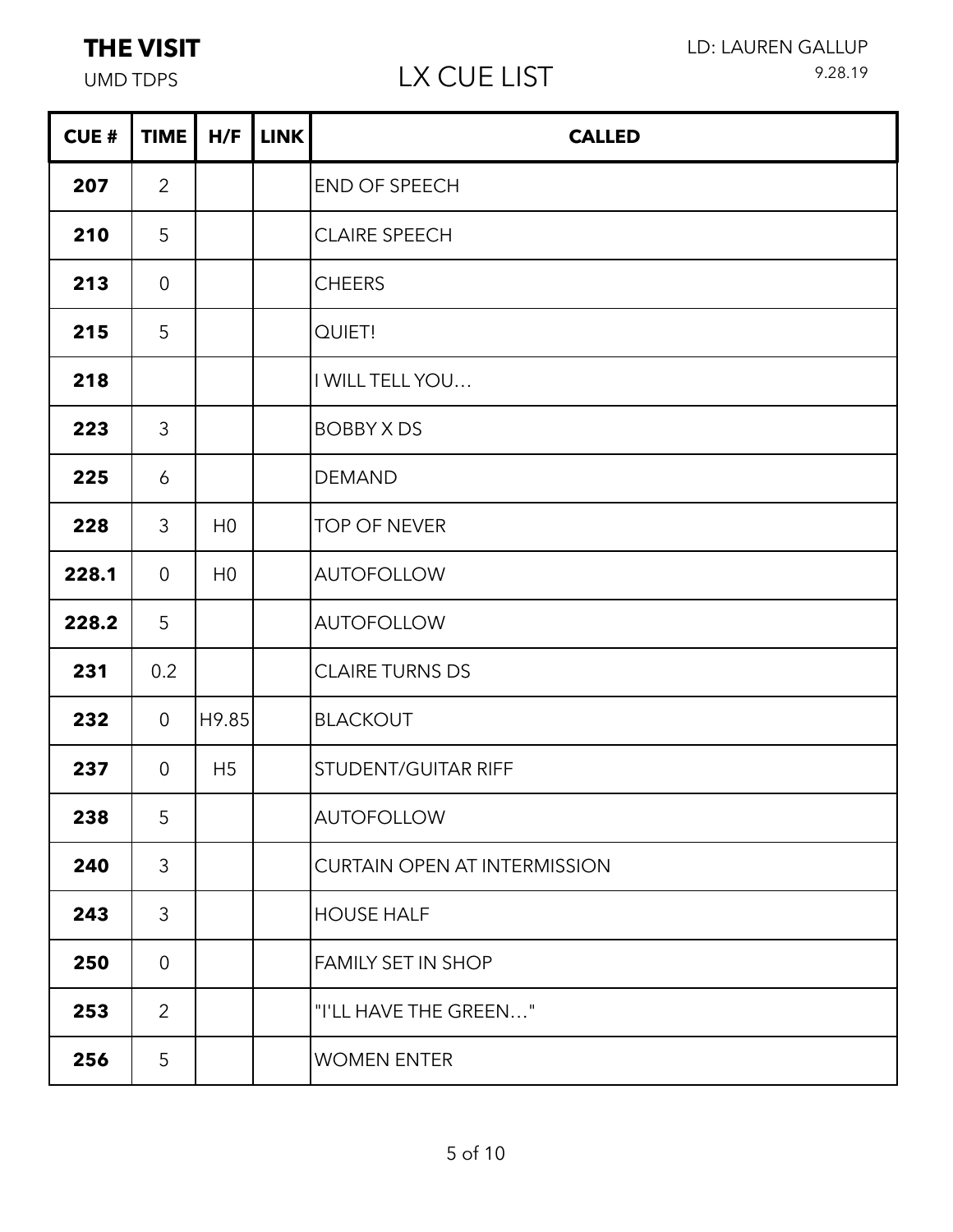| <b>CUE#</b> | <b>TIME</b>    | H/F            | <b>LINK</b> | <b>CALLED</b>                  |
|-------------|----------------|----------------|-------------|--------------------------------|
| 259         | 2.5            |                |             | PEDRO ENT                      |
| 262         | 5              |                |             | <b>PEDRO EXT</b>               |
| 271         | $\overline{0}$ | H <sub>3</sub> |             | <b>BALCONY ESTABLISH</b>       |
| 271.1       | $\overline{7}$ |                |             | <b>AUTOFOLLOW</b>              |
| 273         | 5              |                |             | PEDRO ENTER                    |
| 276         | $\overline{0}$ | H2             |             | <b>ELECTROCUTION</b>           |
| 277         | $\overline{0}$ |                |             | <b>AUTOFOLLOW</b>              |
| 278         | $\overline{0}$ |                |             | AUTOFOLLOW EFFECT OUT          |
| 282         | 1.5            |                |             | <b>TRANSITION</b>              |
| 285         | $\overline{0}$ |                |             | TOP OF POLICE SCENE            |
| 288         | 5              |                |             | <b>NEW SHOES</b>               |
| 294         | 5              |                |             | <b>END POLICE OFFICE</b>       |
| 297         | 3              | H <sub>0</sub> |             | <b>PANTHER HUNT TRANSITION</b> |
| 297.1       | $\mathbf{1}$   | F0.15          |             | AUTOFOLLOW                     |
| 297.2       | $\overline{2}$ |                |             | <b>AUTOFOLLOW</b>              |
| 300         | 1              |                |             | <b>BALCONY</b>                 |
| 303         | 1.5            | H <sub>0</sub> |             | <b>PANTHER HUNT</b>            |
| 303.1       | $\overline{0}$ |                |             | <b>AUTOFOLLOW</b>              |
| 306         | $\overline{0}$ |                |             | <b>BURGO OFFICE SCENE</b>      |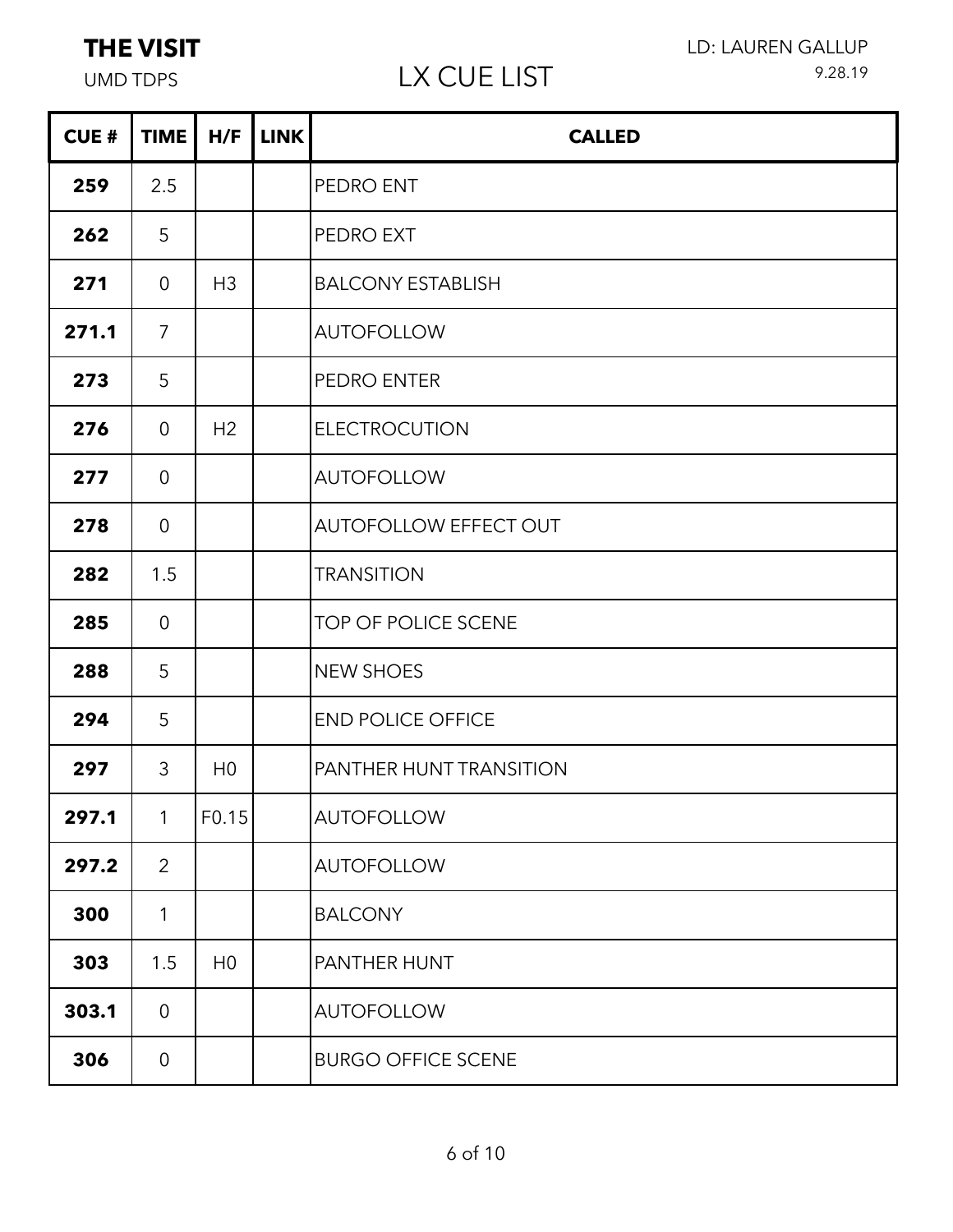## UMD TDPS LX CUE LIST

LD: LAUREN GALLUP 9.28.19

| <b>CUE#</b> | <b>TIME</b>    | H/F            | <b>LINK</b> | <b>CALLED</b>             |
|-------------|----------------|----------------|-------------|---------------------------|
| 312         | 5              |                |             | <b>NEW SHOES</b>          |
| 315         | 0.05           | H <sub>0</sub> |             | <b>PANTHER TRANSITION</b> |
| 315.1       | $\overline{2}$ |                |             | <b>AUTOFOLLOW</b>         |
| 321         | 0.7            |                |             | <b>BALCONY</b>            |
| 324         | $\overline{7}$ | H <sub>0</sub> |             | <b>CHURCH SCENE</b>       |
| 325         | $\overline{2}$ | H <sub>0</sub> |             | <b>AUTOFOLLOW</b>         |
| 326         |                |                |             | <b>AUTOFOLLOW</b>         |
| 327         | 5              |                |             | <b>CHANGE IN TONE</b>     |
| 330         | $\mathbf{1}$   | H <sub>0</sub> |             | PANTHER DEATH TRANSITION  |
| 330.1       | 5              |                |             | <b>AUTOFOLLOW</b>         |
| 333         | [3.72]<br>0/0  |                |             | SECOND GUN SHOT           |
| 336         | $\overline{2}$ |                |             | <b>TEACHER ENTER</b>      |
| 339         | 12             |                |             | <b>CHOIR HIDES</b>        |
| 342         | 0.4            | H <sub>0</sub> |             | "GO SCHILL GO"            |
| 342.1       | $\mathbf{1}$   |                |             | <b>BLACKOUT</b>           |
| 345         | $\overline{0}$ |                |             | <b>SHADOW LIGHT SL</b>    |
| 348         | $\overline{0}$ |                |             | <b>SCHILL X SR</b>        |
| 351         | $\overline{0}$ |                |             | SHILL X CENTER            |
| 352         | $\mathfrak{Z}$ |                |             | <b>AUSTRALIA</b>          |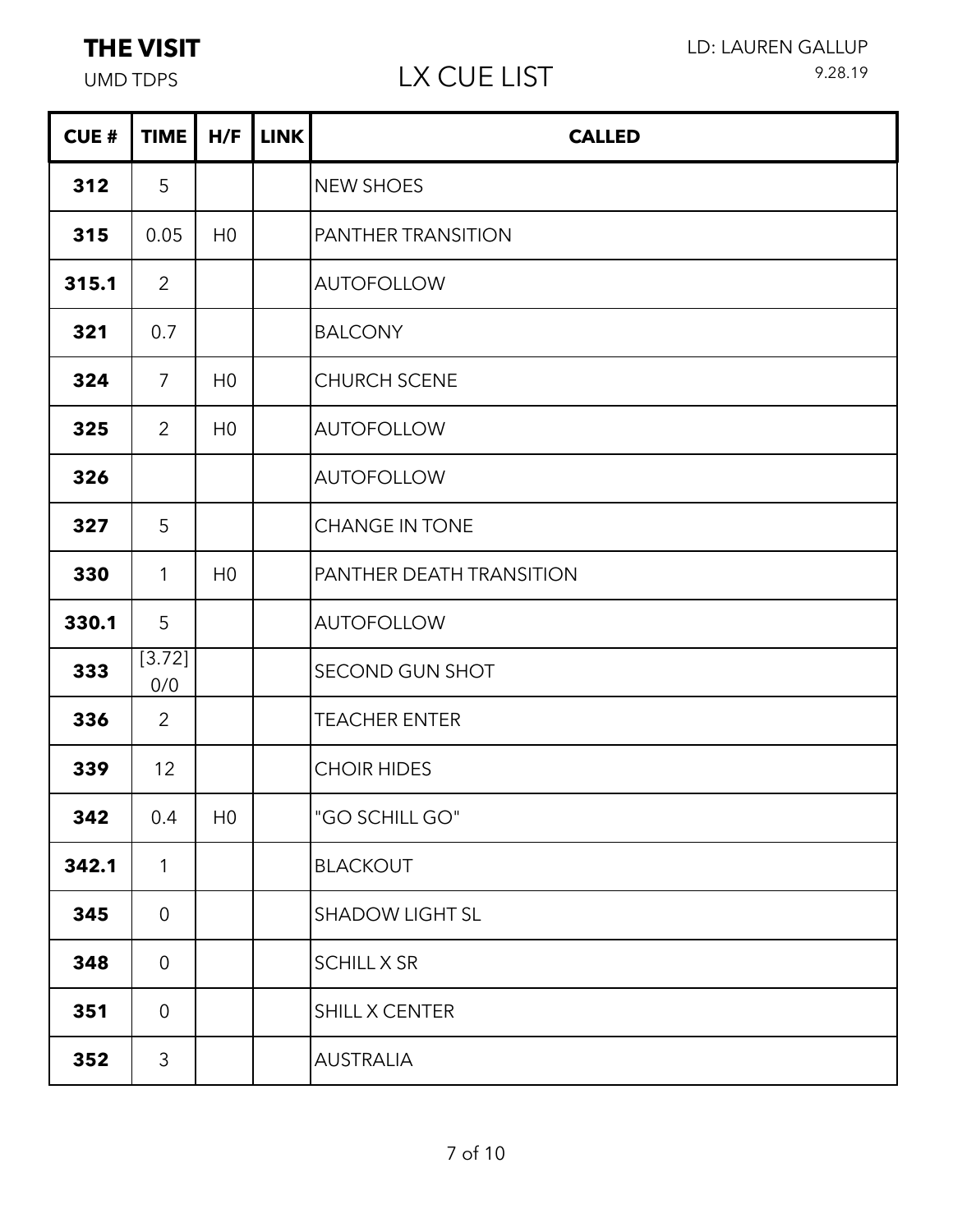### UMD TDPS LX CUE LIST

÷

| <b>CUE#</b> | <b>TIME</b>    | H/F            | <b>LINK</b> | <b>CALLED</b>                   |
|-------------|----------------|----------------|-------------|---------------------------------|
| 355         | 3              |                |             | LOCAL TO                        |
| 360         | 1.5            | F1.2           |             | SHADOWS OUT/GET ABOARD MAN      |
| 363         | 10             |                |             | <b>AUTOFOLLOW</b>               |
| 365         | $\overline{7}$ |                |             | <b>CURTAIN OPENS/GHOST TOWN</b> |
| 366         | 4              |                |             | <b>TRUCK DRIVER ENT/LX UP</b>   |
| 369 P1      | $\overline{2}$ |                |             | <b>SCHILL TURN UPSTAGE</b>      |
| 369 P2      | 8              |                |             | <b>SCHILL TURN UPSTAGE</b>      |
| 372         | 3              |                |             | <b>SCHILL X UPSTAGE</b>         |
| 375         | $\overline{0}$ |                |             | <b>INTERMISSION 2</b>           |
| 376         | 5              |                |             | <b>CURTAIN CLOSED</b>           |
| 378         | 5              |                |             | Q400 CLAIRE ENTER               |
| 381         | 5              |                |             | <b>HOUSE OUT INTO BARN</b>      |
| 400         | 3              |                |             | <b>TEACHER ENTERS</b>           |
| 403         | 5              |                |             | "SHOW THEM IN"                  |
| 406         | 30             | H <sub>0</sub> |             | <b>LEAVE PIT</b>                |
| 409         | 1:00           |                |             | <b>AUTOFOLLOW</b>               |
| 412         | 0.5/2          |                |             | END OF SCENE                    |
| 415         | $\overline{0}$ | H <sub>0</sub> |             | <b>INTO SCHILL SHOP</b>         |
| 418         | 5              |                |             | <b>AUTOFOLLOW</b>               |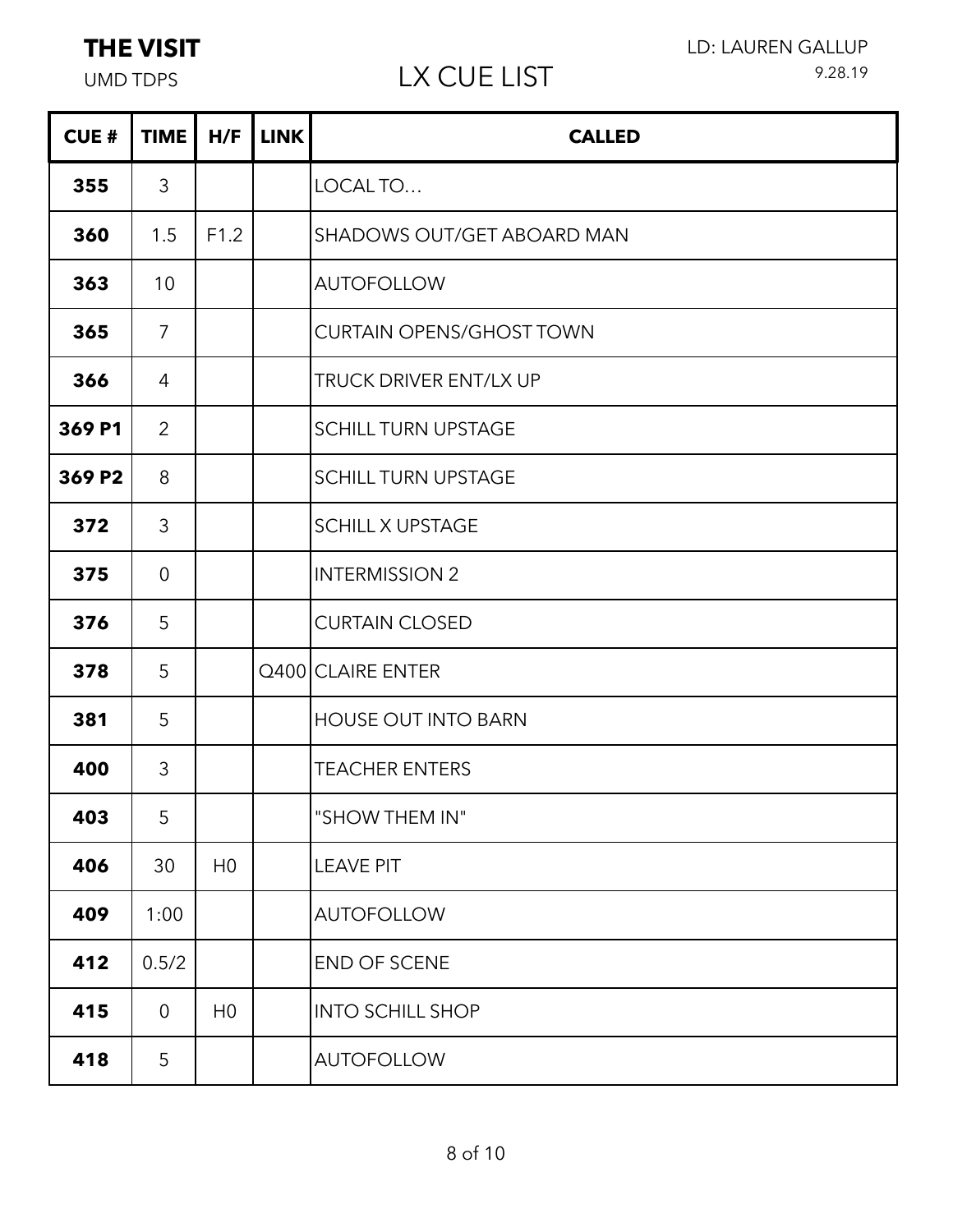| <b>CUE#</b> | <b>TIME</b>     | H/F  | <b>LINK</b> | <b>CALLED</b>                |
|-------------|-----------------|------|-------------|------------------------------|
| 421         | 5               |      |             | "NO MORE TO SAY"             |
| 424         | 0.2             |      |             | <b>REPORTER BELL</b>         |
| 427         | 5/0             |      |             | <b>RESTORE</b>               |
| 430         | 15              |      |             | <b>BURGO ENTER</b>           |
| 433         | 5               |      |             | <b>BURGO EXIT</b>            |
| 436         | 3               | H1   |             | <b>FOREST TRANSITION</b>     |
| 438         | 3               |      |             | <b>AUTOFOLLOW</b>            |
| 439         | 3.5             |      |             | <b>FOREST ESTABLISH</b>      |
| 441         | 12              |      |             | <b>CLAIRE SITS</b>           |
| 445         | 10/20           |      |             | Q446 TOP OF TRANSITION       |
| 445.5       | 10/20           |      |             | <b>AUTOFOLLOW</b>            |
| 446         | $\overline{0}$  |      |             | <b>PLASTIC PULL</b>          |
| 447         | $\mathbf{1}$    |      |             | <b>GAVEL STRIKE</b>          |
| 448         | 12 <sup>°</sup> |      |             | LIGHT ON ANTON               |
| 454         | $\overline{0}$  | H5.8 |             | LIGHTS OUT W/ SFX            |
| 457         | $\overline{0}$  |      |             | <b>LIGHTS ON</b>             |
| 460         | 1               |      |             | PULL DOWN                    |
| 463         | 4               |      |             | SCHILL X US, TAKE BENCH DOWN |
| 466         | $\overline{0}$  |      |             | KILL THE LIGHTS              |